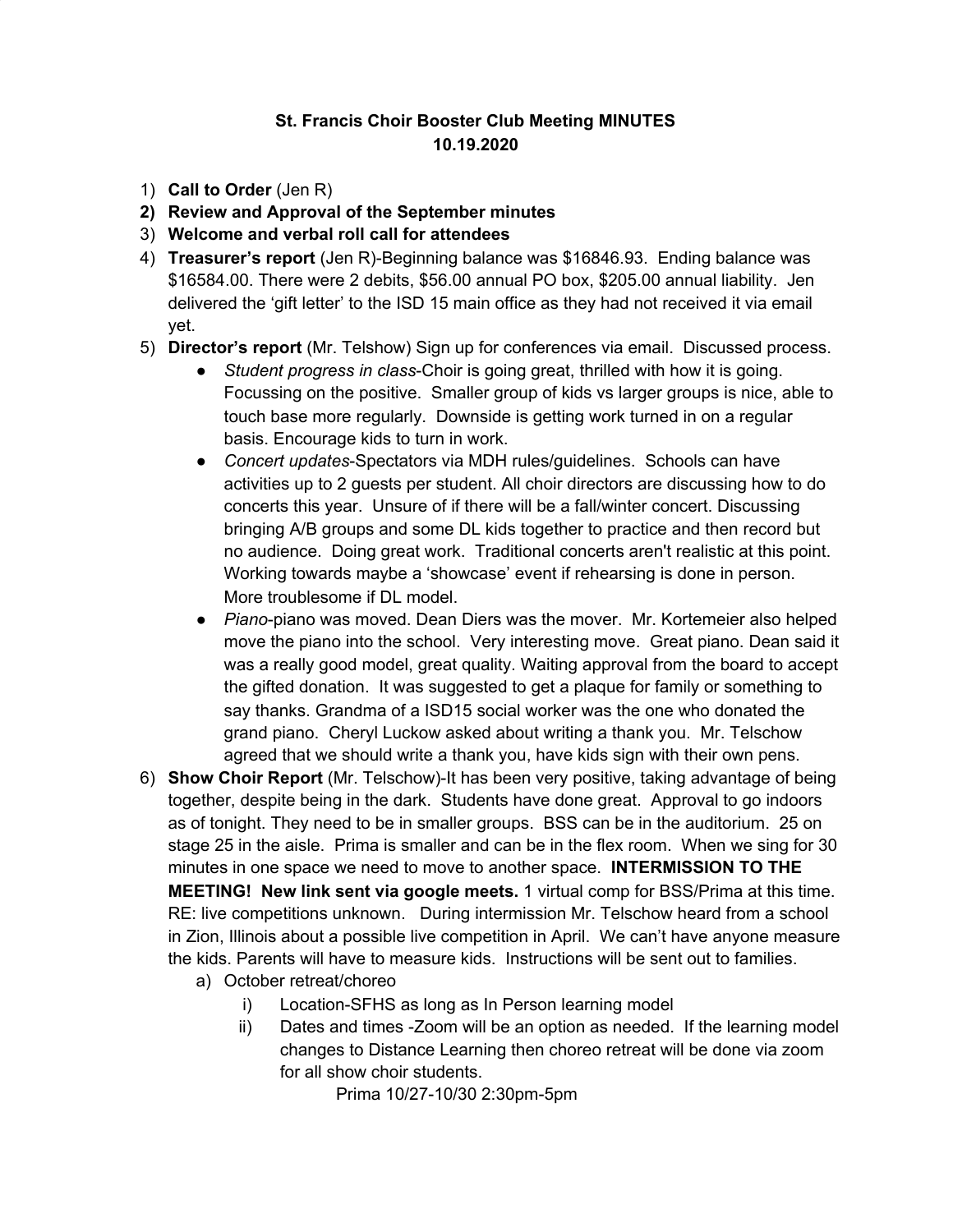## BSS 10/27-10/30 5:30pm-8pm

- iii) Other needs-no food from boosters. Kids need to plan accordingly.
- 7) **Fundraising committee report** (Jenn S / Jen R)
	- a) Wreaths fundraiser was approved by AD, Lindquist. Kids will get the info tomorrow. Mickman's sent a different sales kit from last year. They sent just 'wreaths' as an option. Jen R had already labeled and delivered the flyers to school. Jen R called and asked Mickmans for clarification on why not the same items as last year. Hoping to be able to sell the same items or will need to get new flyers out to all the kids with updated pricing. That will take time. Wreath fundraiser will be NO CONTACT. Mr. Telschow will discuss this process to the students in his classes this week. Students will be able to show customers the flyer and write down the order for them if they sell door to door. Money collection will be electronic via venmo or exact price via check/cash and dropped into a bag that the student will hold out for the customer. Delivery with gloves, no contact. Ensure the customer is home, drop off.
	- b) Jen S. has two fundraising options. 1 is at Healthy Hangout in St. Francis. She will host 2 days for the group and 10% of sales go to choir boosters. It was suggested by Heidi to do this fundraiser in January. The 2nd fundraiser idea was to sell Double Good Gourmet popcorn. Students will sell in an increments of 4 days. Each kid makes their own profile and sends out links for online ordering. Product is mailed directly to customers. Jen reported that the volleyball team raised about \$1200 in 4 days and about 20 kids participated. 50% of sales go back into the booser account. There are no expenses that the boosters would incur. Janell suggested doing this fundraiser before Christmas and promoted it as stocking stuffer/gift ideas. Motion was made and 2nd to do both fundraisers, All those in favor, yes. Motion passed.
	- c) Spirit wear, hoping to do that. Not sure at this point. Further discussion between the fundraising committee and Mr. Teleschow to determine companies to use. Janell asked if masks were needed as a part of the fundraiser. Jen and Heidi will let her know after meeting with Mr. Telschow.
- 8) **Communications report** (Cheryl L) Not much, updated website. Adding minutes to the website. Still needs a show choir roster from Mr. Telschow. He is still getting contact information.
- 9) **Old Business** (Jen R)
	- a) Trailer for show choir-Catherine T's husband was looking into deals. Jen reports CT's husband is looking. The average price is between \$4,000-\$5000 for the type, size of trailer that is needed. Trailers typically sell fast when it's a good deal. Discussion was had on whether to get a trailer before winter or wait until spring. It was decided that getting it at a good price and being able to act quickly was important so season wasn't an issue. We will need to determine where to store it. Jen made a motioned to vote on purchasing with a \$5000 cap. Motion was 2nd. Motion passed.

10) **New Business** (Jen) -nothing